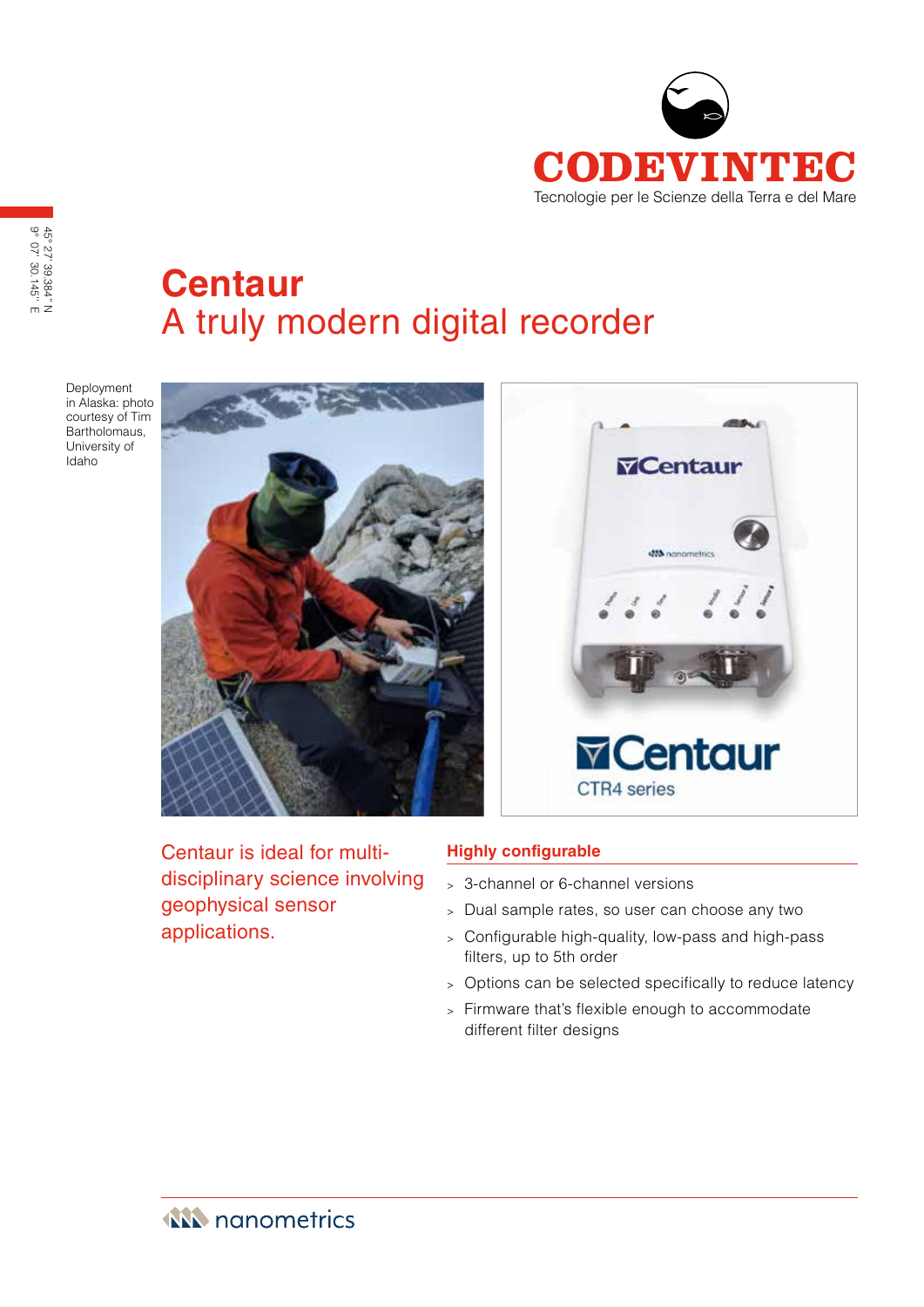

# **Centaur** The best digital recorder on the market just got better

The Centaur is an all-in-one digitizer, recorder, and telemetry instrument with advanced on-board data processing capable of data manipulation and detecting events in the field.

Whether your deployment is portable or permanent, standalone or networked, the choice of digital recorder has never been easier.

Available with 3 or 6 channels, which support sensors such as seismometers, microbarometers, and weather stations.

The extensive configurability is available via a web interface, which also provides real-time state of health and waveform viewing.

### **Exceptional Performance**

- <sup>&</sup>gt; Best-in-class dynamic range and low noise, up to 31 bit analog-digital conversion
- <sup>&</sup>gt; Dual sample rates of up to 5000 sps supports high- and low-frequency applications
- <sup>&</sup>gt; Hot-swap SD media card up to 64 GB for gap-free data retrieval
- <sup>&</sup>gt; Onboard 8 GB memory is field-expandable up to 64 GB by adding an internal SD card
- <sup>&</sup>gt; Support for GNSS (GPS + selectable constellation), PTP (Precision Time Protocol) or NTP time sources and can also act as a timing master
- <sup>&</sup>gt; High accuracy voltage and current source calibration signal generator
- <sup>&</sup>gt; Records calibration signal generator output as fourth time series channel
- <sup>&</sup>gt; Sensor calibration using fully configurable sine and pseudo random binary waveforms or playback of user defined calibration files

### **Reliability**

- <sup>&</sup>gt; Redundant, fail-safe data archive with field swap capability
- <sup>&</sup>gt; Rugged, waterproof field enclosure for harsh environments, rated for continuous submersion (IP68)
- <sup>&</sup>gt; Excellent protection for ESD & lightning surge

### **Onboard data processing**

- <sup>&</sup>gt; Data backfill in case of communication interruptions
- <sup>&</sup>gt; Fully configurable lowpass, highpass and bandpass digital filtering
- <sup>&</sup>gt; The Centaur with Authentication (models CTR4-3A & CTR4-6A/S) has built-in hardware authentication of CD-1.1 message formats, providing a fullyintegrated, compact solution ideally suited for test ban verification regimes
- <sup>&</sup>gt; User configurable onboard 3-D data rotation for orientation correction of Azimuth and tilt rotation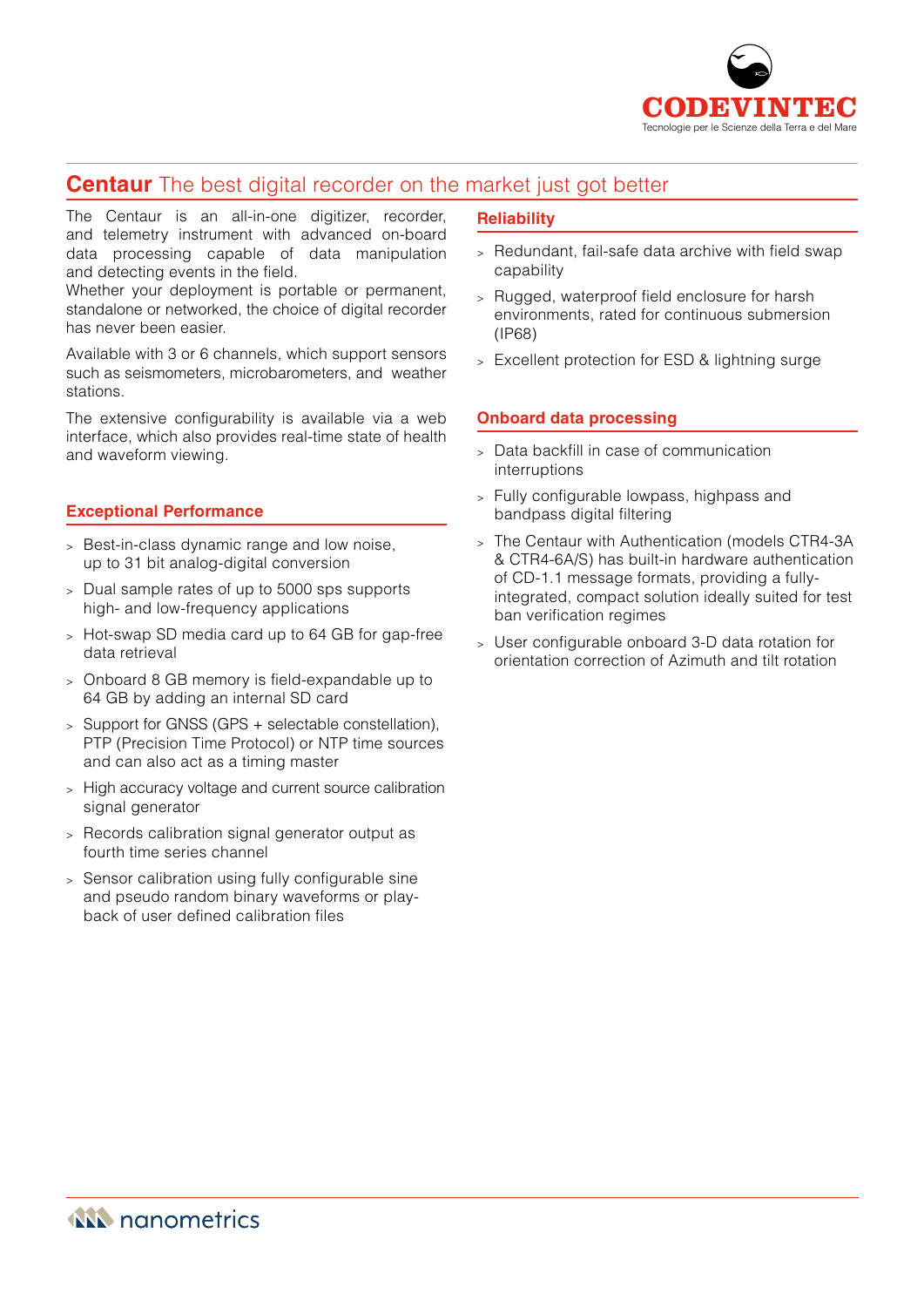

## **Technical specifications Centaur** (CTR4 Series)

#### **Sensor inputs**

| Channels                    | Available with 3 or 6 channel inputs                                                                         |
|-----------------------------|--------------------------------------------------------------------------------------------------------------|
| Sampling                    | Simultaneous on all 3 or 6 channels                                                                          |
| Resolution                  | 24 bits per channel, full 24-bit range to clip<br>level                                                      |
| Input voltage range         | > 40 V, 20 V, 10 V, 4 V, 2 V, 1 V (standard)                                                                 |
| (Peak-to-peak differential) | > 10 V, 5 V, 2.5 V, 1 V, 0.5 V, 0.25 V (high-gain)                                                           |
| Input Impedance             | 40 k $\Omega$ (standard digitizer)<br>1.8 $M\Omega$ (high-gain digitizer)                                    |
| <b>Sensor compatibility</b> |                                                                                                              |
| <b>Sensor Types</b>         | Broadband seismometers, short period<br>geophones, and microbarometers                                       |
| <b>Control Lines</b>        | 6 per connector – typically used for calibration<br>enable, mass center, mass lock/unlock,<br>XYZ/UVW select |
| <b>Sensor Power</b>         | > Supply power pass-through to sensor<br>(9-36 VDC, 1A)                                                      |
|                             | > Over-current and surge protected                                                                           |
| <b>Auto Mass Centering</b>  | Configurable thresholds, intervals, retries                                                                  |
| <b>Serial Interface</b>     | Supports digital management of Nanometrics<br>sensors and connectivity to weather stations                   |

#### **Digitizer performance & capabilities**

| <b>Bit Depth</b>              | ADC selectable from 24 to 31 bits                                                                   |
|-------------------------------|-----------------------------------------------------------------------------------------------------|
| Accuracy                      | Nominal gain accuracy within $\pm 0.5\%$                                                            |
| <b>Dynamic Range</b>          | 142 dB @ 100 sps, 135 dB @ 500 sps (full-scale<br>peak to RMS shorted-input noise)                  |
| <b>Preamp Gain</b>            | > Standard: 1x, 2x, 4x, 10x, 20x, 40x                                                               |
|                               | > High Gain: 4x, 8x, 16x, 40x, 80x, 160x                                                            |
| <b>Digital Gain</b>           | 0.001 to 100 high precision DSP gain permits<br>choice of any digitizer gain                        |
| <b>Sample Rates</b>           | 1, 2, 5, 10, 20, 40, 50, 80, 100, 125, 200,<br>250, 500, 1000, 2000, 5000 sps                       |
| <b>Dual Sample Rates</b>      | A second sample rate can be selected from the<br>sample rates above                                 |
| Filter                        | <b>Decimation Anti-Aliasing</b> > Selectable linear phase (noncausal)<br>or minimum phase (causal)  |
|                               | > -140 dB (linear phase) or -120 dB (minimum<br>phase) at Nyquist frequency, 0 dB at 80%<br>Nyquist |
| <b>Digital Filters</b>        | > User-configurable low-pass and high-pass                                                          |
|                               | > 1st to 5th order, 0.1 mHz to Nyquist                                                              |
|                               | > Different filters may be configured for primary<br>and secondary sample rates and Sensor A and B  |
| <b>Orientation Correction</b> | User configurable onboard 3-D data rotation for<br>correcting azimuth and tilt                      |

### **Recording (continuous)**

| <b>Formats</b>            | MiniSEED,                                               |
|---------------------------|---------------------------------------------------------|
| <b>Internal Memory</b>    | 8 GB internal memory<br>(32 or 64 GB options available) |
| <b>Removable Media</b>    | SD Card up to 64 GB statistics calculated on            |
| <b>Recording (events)</b> |                                                         |
| <b>Triggers</b>           | Bandpassed STA/LTA, threshold                           |
| <b>Captured Data</b>      | MiniSEED, ASCII                                         |
| Data Products             | Peak Ground Motion (i.e PGA, PGV, PGD)                  |

statistics calculated on the instrument

| Calibration                                                |                                                                                                                                                                                  |
|------------------------------------------------------------|----------------------------------------------------------------------------------------------------------------------------------------------------------------------------------|
| <b>Signal Source</b>                                       | 16-bit DAC with 30 ksps output                                                                                                                                                   |
| <b>Calibration Mode</b>                                    | > Voltage source, 1% accuracy from $±10V$<br>to $\pm 5$ mV                                                                                                                       |
|                                                            | > Current source, 1% accuracy from ±30mA<br>to $\pm 30$ uA                                                                                                                       |
| <b>Calibration Signal and</b><br><b>Response Recording</b> | > Calibration signal digitized as a fourth 24-bit<br>channel available to be streamed or archived                                                                                |
|                                                            | > Calibration signal and the sensor response can<br>be archived together as an event file                                                                                        |
| Waveforms                                                  | Synthesized sine, step, PRB signals Playback<br>user defined calibration files<br>User controllable amplitude, frequency, pulse<br>width, duration, lead-in and lead-out silence |
| <b>State-of-health inputs</b>                              |                                                                                                                                                                                  |
| <b>Channels</b>                                            | 3 singled-ended inputs, $\pm 5$ V range, 50 k $\Omega$<br>input impedance                                                                                                        |
| <b>Sampling Interval</b>                                   | Configurable from 1 to 3600 seconds                                                                                                                                              |
| Accuracy                                                   | 18 bits effective resolution                                                                                                                                                     |
| Data retrieval                                             |                                                                                                                                                                                  |
| <b>File Transfer</b>                                       | Via Ethernet, optional WiFi or Ethernet-connected<br>DSL, VSAT, cellular, radio                                                                                                  |
| Media Exchange                                             | SD card field-swappable during continuous<br>recording with no loss of data                                                                                                      |
| <b>Response Metadata</b>                                   | Generate and download full digitizer/sensor<br>response files in RESP or Dataless SEED<br>or StationXML format                                                                   |
| Data streaming                                             |                                                                                                                                                                                  |
| Continuous                                                 | Seismic data and State-of-Health data                                                                                                                                            |
| <b>Formats</b>                                             | SeedLink (not available when authenticating),<br>Nanometrics NP, authenticating models have<br>CD-1.1                                                                            |
| <b>Events</b>                                              | Triggered event data: email, secure file transfer,<br>other options available                                                                                                    |
|                                                            | Timing - GNSS & Precision network timing                                                                                                                                         |
| <b>Timing System</b>                                       | Internal DCXO clock disciplined to selectable<br>timing source                                                                                                                   |
| <b>Timing Source</b>                                       | Select from GNSS, PTP (Precision Timing<br>Protocol), NTP or free-running                                                                                                        |
| <b>Timing Server</b>                                       | Serve PTP or NTP time to other Centaur, Titan<br>SMA/EA or Meridian                                                                                                              |
| <b>Timing Accuracy</b>                                     | <5 µsec (GNSS Always on)<br><100 µsec (GNSS duty cycled, PTP or local NTP)                                                                                                       |
| <b>GNSS Receiver</b>                                       | Internal 32 channel GNSS receiver                                                                                                                                                |
| <b>GNSS Constellations</b>                                 | GPS + select one of Beidou, Glonass, Galileo,<br>QZSS                                                                                                                            |
| <b>GNSS Power</b>                                          | Selectable: always on, duty cycled or off                                                                                                                                        |
| Local user interface                                       |                                                                                                                                                                                  |
| Removable Media                                            | SD card protected in waterproof media bay                                                                                                                                        |
| <b>External LEDs</b>                                       | System status, Ethernet link, time quality, media<br>card status, sensor A & B                                                                                                   |
| Buttons                                                    | WiFi wakeup, media eject, system shutdown                                                                                                                                        |
|                                                            |                                                                                                                                                                                  |